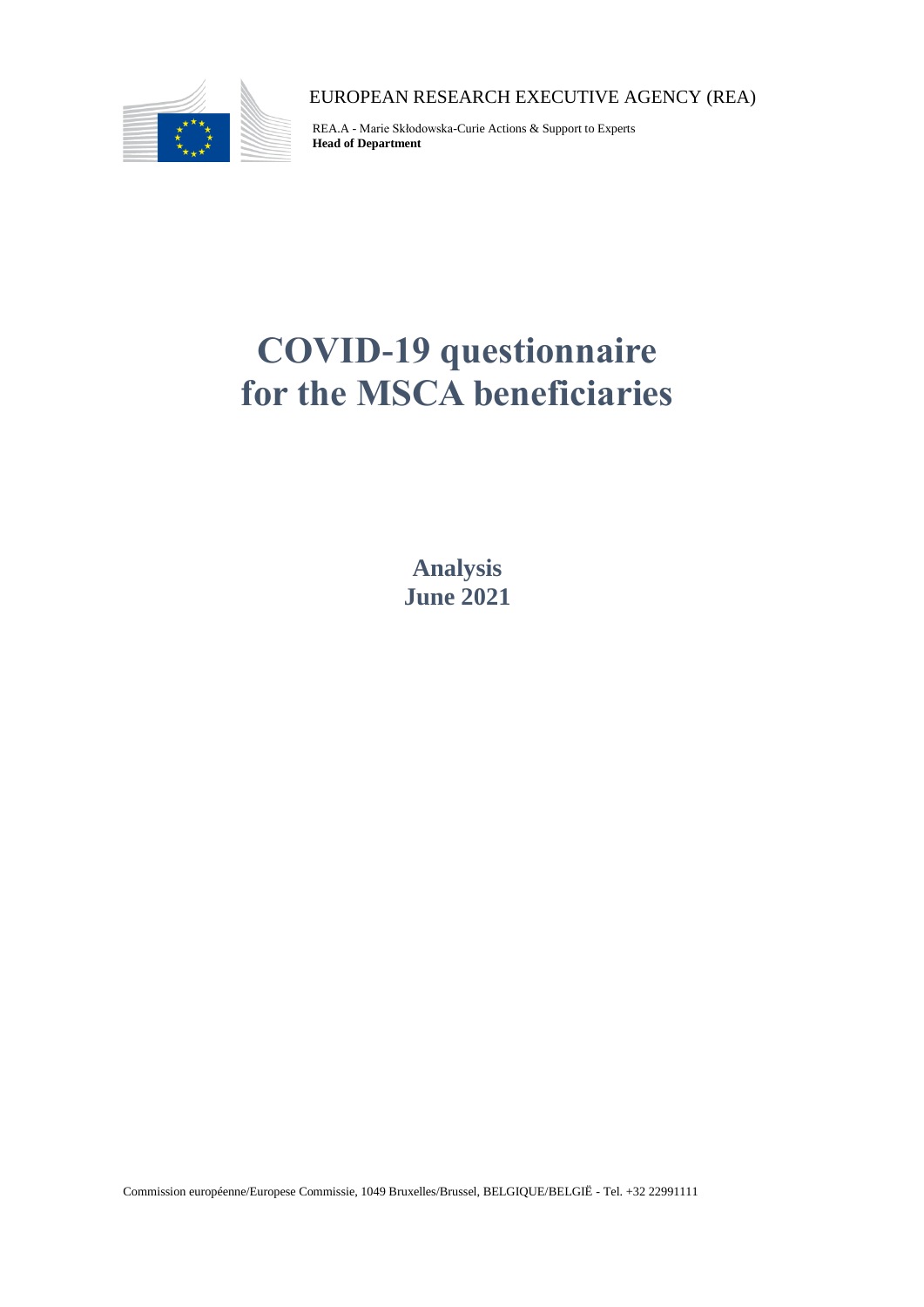The **European Research Executive Agency (REA)** launched the **COVID-19 questionnaire** on 29 January 2021 with a deadline on 21 February 2021. It was sent to all MSCA coordinators<sup>1</sup> whose projects were running in January 2021. Coordinators have been asked to also forward the questionnaire to their current MSCA project beneficiaries.

The main aim of the questionnaire was to learn more about the difficulties that the institutions managing the MSCA projects have faced during the COVID-19 pandemic, and to find out whether the measures taken so far by the European Commission (EC) / REA have been sufficient in order to ensure appropriate support in any similar future situations.

This questionnaire is part of REA's continuous engagement with the project coordinators / beneficiaries in the framework of the project monitoring process.

The questionnaire contained eight questions. By 23 February 2021, **2548 beneficiaries<sup>2</sup> had replied to the questionnaire**. The results of the survey are presented below.



negative or very negative impact on their MSCA project.

*Question 2*

*Due to legal and financial constraints, there is no possibility to increase the maximum grant amount under the Horizon 2020 framework. Therefore, the European* 

 $1$  The contractual obligation is between REA and the coordinators only

<sup>2</sup> Please note that beneficiaries may have filled in the questionnaire more than once, due to their involvement in different MSCA.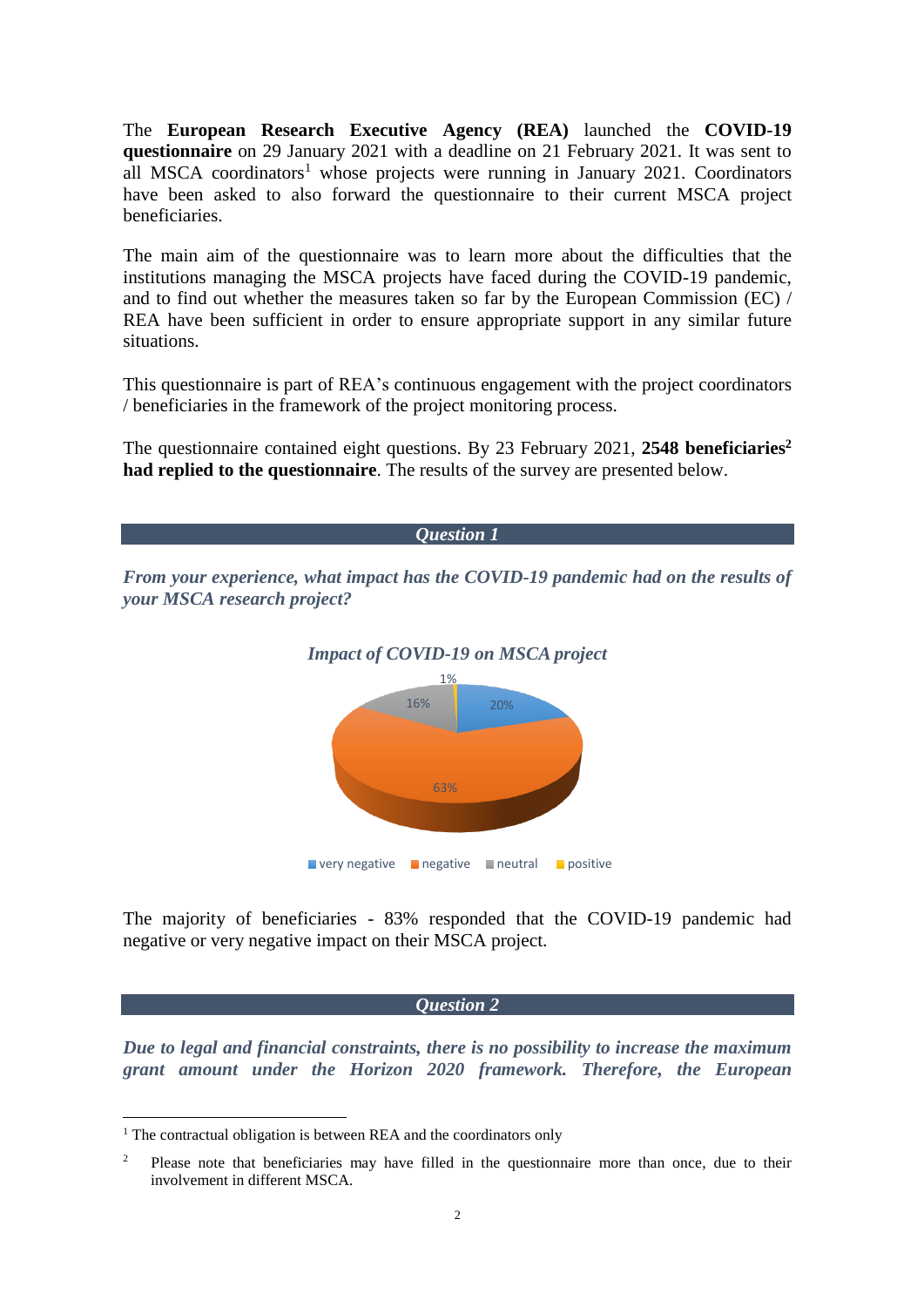*Commission / REA have put in place a wide range of ad-hoc flexible measures to address requests from the beneficiaries and researchers / staff members of the MSCA. Have you made use of these flexible measures in the framework of your MSCA project and if so, which ones?*



*Use of flexible measure offered by EC/REA*

When responding to this question, the beneficiaries were able to select more than one option. 46.5% of all respondents reported that their MSCA researchers opted for *teleworking from home (at country of Host institution) instead of the Host institution premises*, and 20% of all respondents replied that their MSCA researchers were *teleworking from a different country*. The use of the telework option was thus extensively used by researchers to continue their research while confinement measures were imposed. In addition, 33.8% of beneficiaries responded that their *MSCA researcher(s) was (were) fully paid even if they were not able to work and their project could not continue as planned*<sup>3</sup> .

Almost 35% of respondents used the *possibility of reorientation and/or postponement of the project activities*. Two options - *Delay of reporting obligation (including deliverables and report)* as well as *Extension of the project duration* were used by close to 27% of beneficiaries. *Delay in the project start date* was chosen by more than 11% of all respondents. Almost 8% of beneficiaries used *unspent institutional costs to support their MSCA researchers*. Nearly 7% of beneficiaries used the *Suspension of project* option whereas 3% opted for introducing *part-time working arrangements for their MSCA researcher(s).*

It must be noted that almost 14% of all respondents replied that they had not used any of those options. From the comments provided by this group, many beneficiaries stated that the flexibility measures were not needed as they were still able to access their laboratories or/and work premises, albeit for a reduced time, or because their project had just started.

<sup>&</sup>lt;sup>3</sup> These three options were applicable only to ITN, IF and COFUND researchers.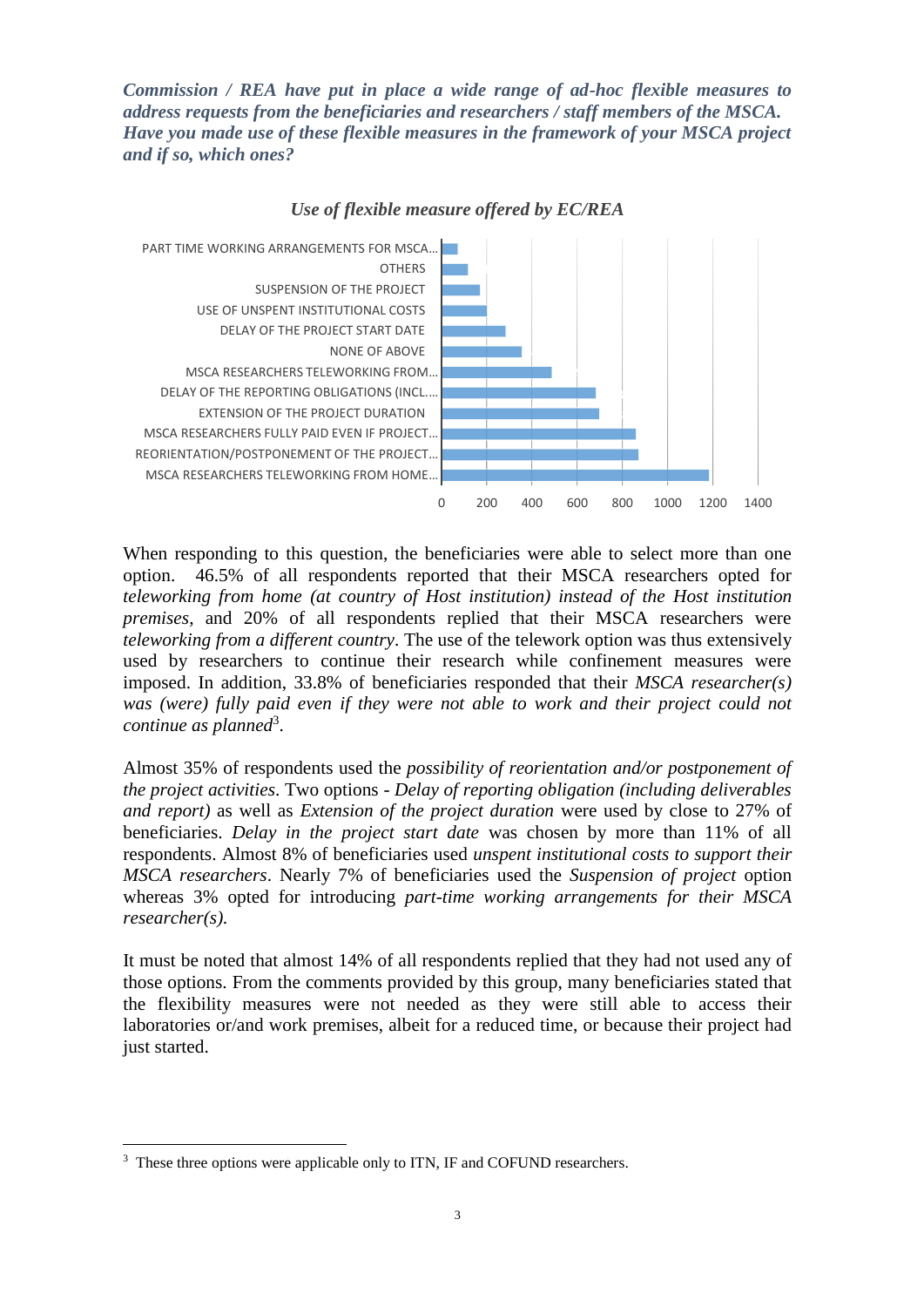Several RISE beneficiaries reported that the possibility of virtual secondments would be very useful in such a situation, as they would allow the RISE researchers to finalise their work that was started before pandemic.

However, since physical secondments are the core activity of the action, online secondments are not possible. In addition, the top-up allowance comprising travel, accommodation, and subsistence costs is linked to the physical staff exchange<sup>4</sup>.

Others reported that the research part of the project is running well, but specifically the secondment obligations are impossible to fulfil, as these involve travelling. For the training obligations, the online formats were extensively used and were considered appropriate. However, for actual secondments the online format is not an option.

Some beneficiaries reported that their researchers did their best to adapt to the circumstances, including adjusting their individual research plans. Other respondents reported that researchers were encouraged to follow training in soft skills. However, not all training opportunities are available online and if they are, they are not always as effective as live trainings. Some others reported that the face-to-face contact that is a standard during the meetings between project beneficiaries and between MSCA researchers themselves was very much missed in this period.

There were many positive comments, noting that all MSCA researchers did their best mixing remote and in situ work, (when possible) with very good results in terms of papers published and work carried out. The "flexibility" offered by the EC/REA was considered as the key element.

Some project coordinators reported that the researchers could not start their work on time due to the delays in visa applications.

Several beneficiaries mentioned that although the option of project extension without increasing a maximum grant amount has not yet been used, they are planning to request it towards the end of the project, when the length of the needed extension becomes clearer.

In 15 cases (0.6% of all respondents) beneficiaries were dissatisfied with the fact that paid extensions were not possible and noted that they were necessary for researchers to finalise their work.

### *Question 3*

*These measures, listed in Q2, aimed to offer as much flexibility as possible in the implementation of MSCA projects. How do you rate the communication and the overall support provided by REA to the project coordinators in this respect?*

<sup>&</sup>lt;sup>4</sup> With regards to this comment, it is to be noted that the unit cost structure of RISE action does not allow to continue payments when no secondments can be executed. The salary of the RISE researchers is not covered by the MSCA grant (unlike ITN, IF or COFUND researchers), only the travel and subsistence costs are covered during the secondment. Without a physical travelling no travel and subsistence costs could have been charged to the project and therefore virtual secondments would not be legally possible.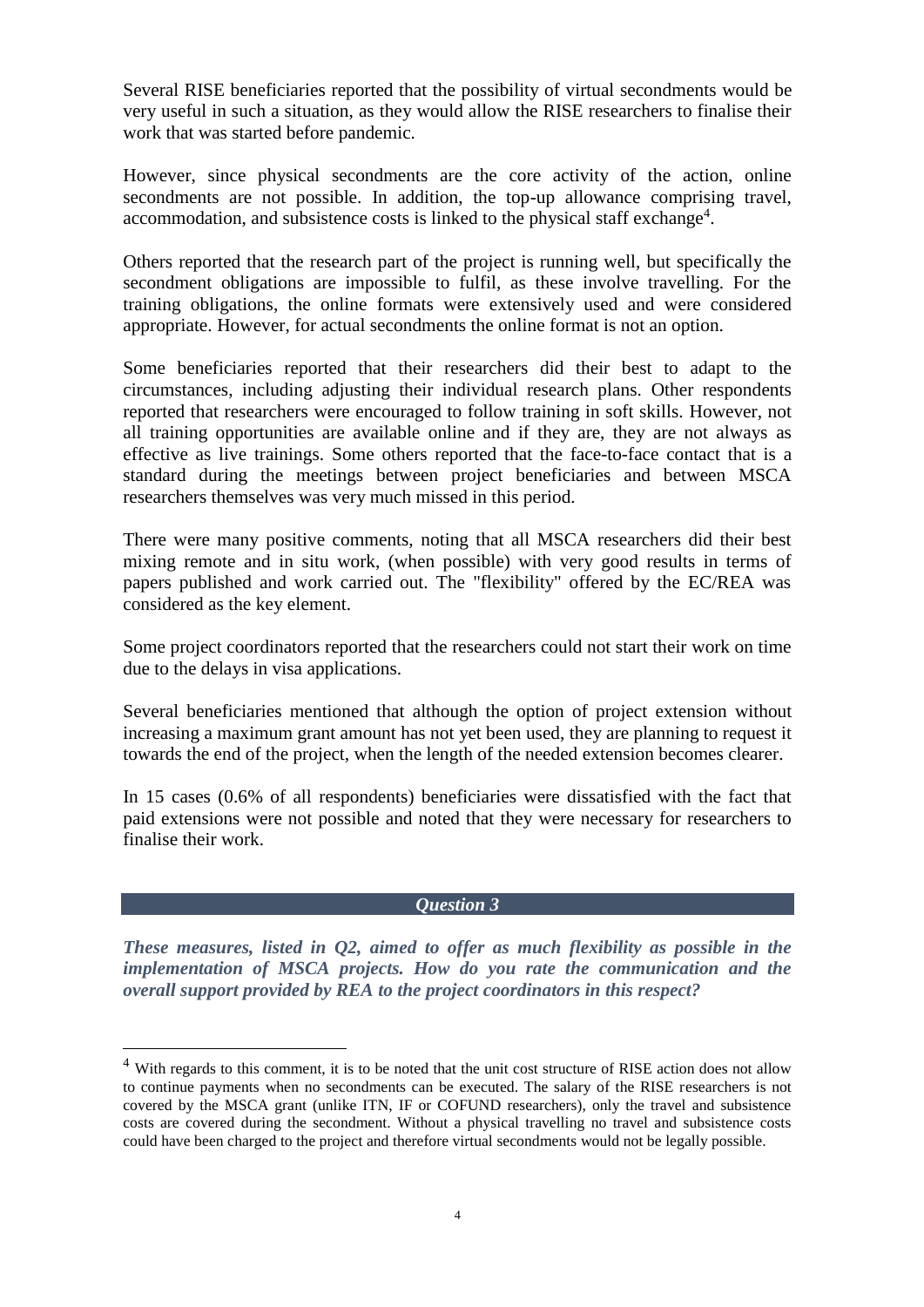## *Communication and overall support to the coordinators*



63% of respondents replied that the flexibility measures have been communicated well or very well. This group of respondents reported that the communication was timely and appropriate, and that the project officers were very supportive.

27% of beneficiaries rated communication about the measures as average. From this group a high number of respondents signalled in their comments that they are not directly involved in the communication with REA since they are not the project coordinator.

In several cases, the respondents noted that their projects had started after the summer in 2020 and they did not receive sufficient information. This suggests that there is a need for a more frequent communication on possible measures to promptly inform all newly started projects.

10% of the respondents rated the communication as not good and mentioned in their comments weaknesses in the information communicated by the project coordinator or by REA. In 11 cases, beneficiaries reiterated their wish to receive additional funding for their MSCA researchers.

*Question 4*

*These measures have also been published in the form of FAQs on the Funding and Tenders Portal as of April 2020 and have been communicated to the National Contact Points (NCPs). Do you consider that this communication has been effective?*



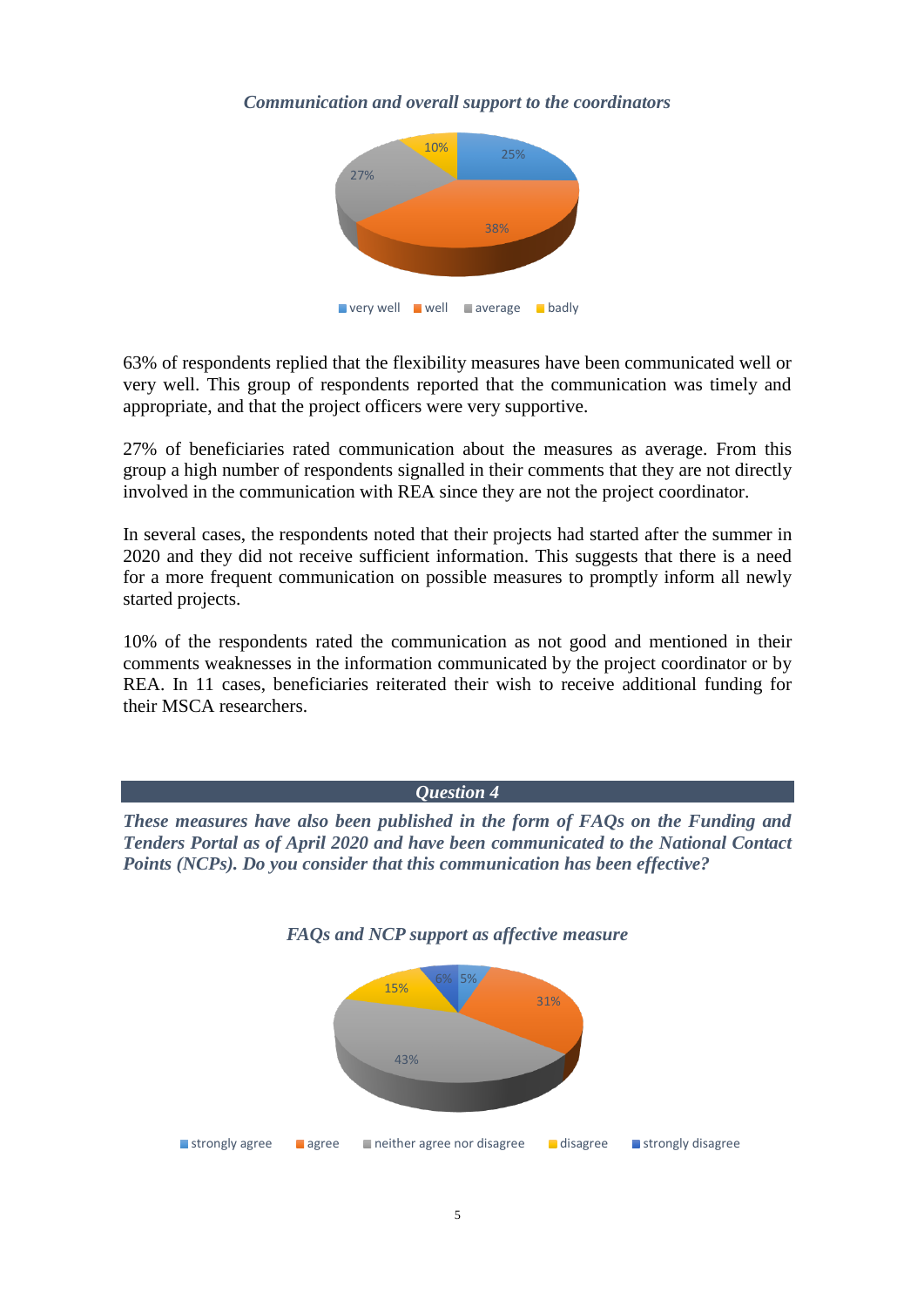36% of all respondents strongly agreed or agreed that FAQs as well as communication though the NCPs were effective means of communication during the COVID-19 pandemic. 43% neither agreed nor disagreed with this statement.

21% disagreed or strongly disagreed that these communication channels have been effective. The majority of these respondents commented that they were not aware of the FAQs as they do not have direct contact with the responsible REA project officer and they had not been properly informed by the coordinator. Many of these respondents considered that the FAQs were not a sufficiently effective tool of communication during the pandemic.

Several beneficiaries noted that they had been adequately informed by the NCP in their home country while around 4% of the comments suggested that a more active support from the NCPs would have been appreciated.

### *Question 5*

*The next question was applicable only to ITN, IF and COFUND:*

*In order to ensure the well-being of MSCA researchers in this difficult situation, the Commission/REA clarified at an early stage that all MSCA researchers must be fully paid, even during those periods where their projects could not progress as planned and/or if they could not access their institution's premises. Do you consider these measures appropriate?*



88% of all respondents either strongly agreed or agreed that the payment of the full MSCA allowances was an appropriate measure in cases where the researchers' work was partially or fully disrupted due to the confinement measures, including not having access to the premises.

3% of the respondents did not consider this measure as appropriate and out of them less than 1% of the respondents noted in their comments that additional financial support would have been the only appropriate way to respond to this situation.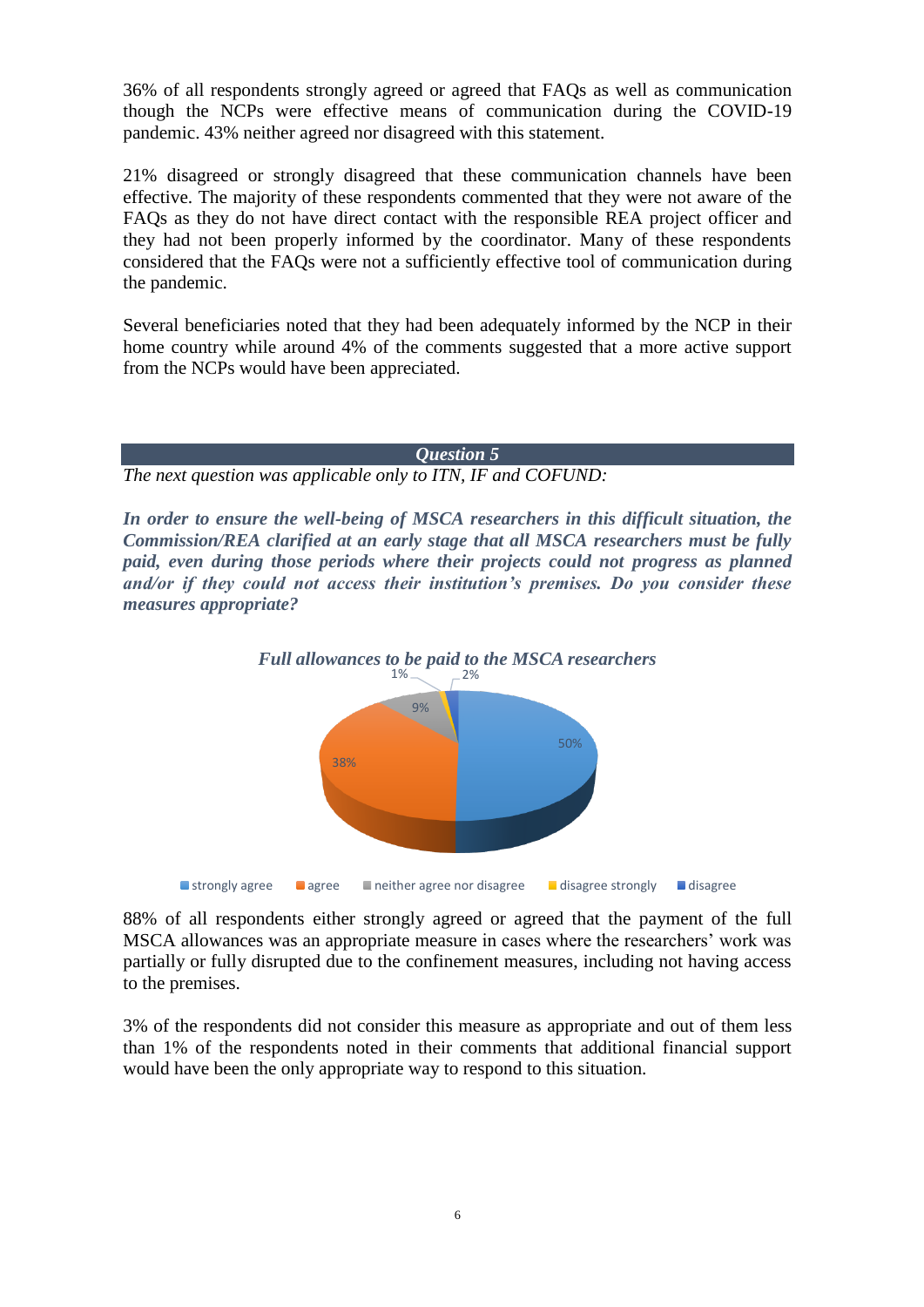#### *Question 6*

*MSCA projects were informed that they would not be penalised in those cases where certain deliverables/milestones could not be achieved due to the COVID-19 pandemic. Do you consider these measures to be appropriate and sufficient?*



88% of respondents strongly agreed or agreed that this was an appropriate and sufficient measure, 8% neither agreed nor disagreed and 4% of beneficiaries disagreed with the appropriateness of this measure.

Several RISE participants noted that virtual secondments would have helped them to finalise the work on the project, however, as stated earlier, the virtual secondments are not possible. Some of them mentioned that while this measure is appropriate, it was not sufficient. As in the previous case, 15 respondents (less than 1%) said that the paid extension would be the only appropriate option for the MSCA researchers even if they were fully paid and they would not be penalised for not achieving their project goals.



ves no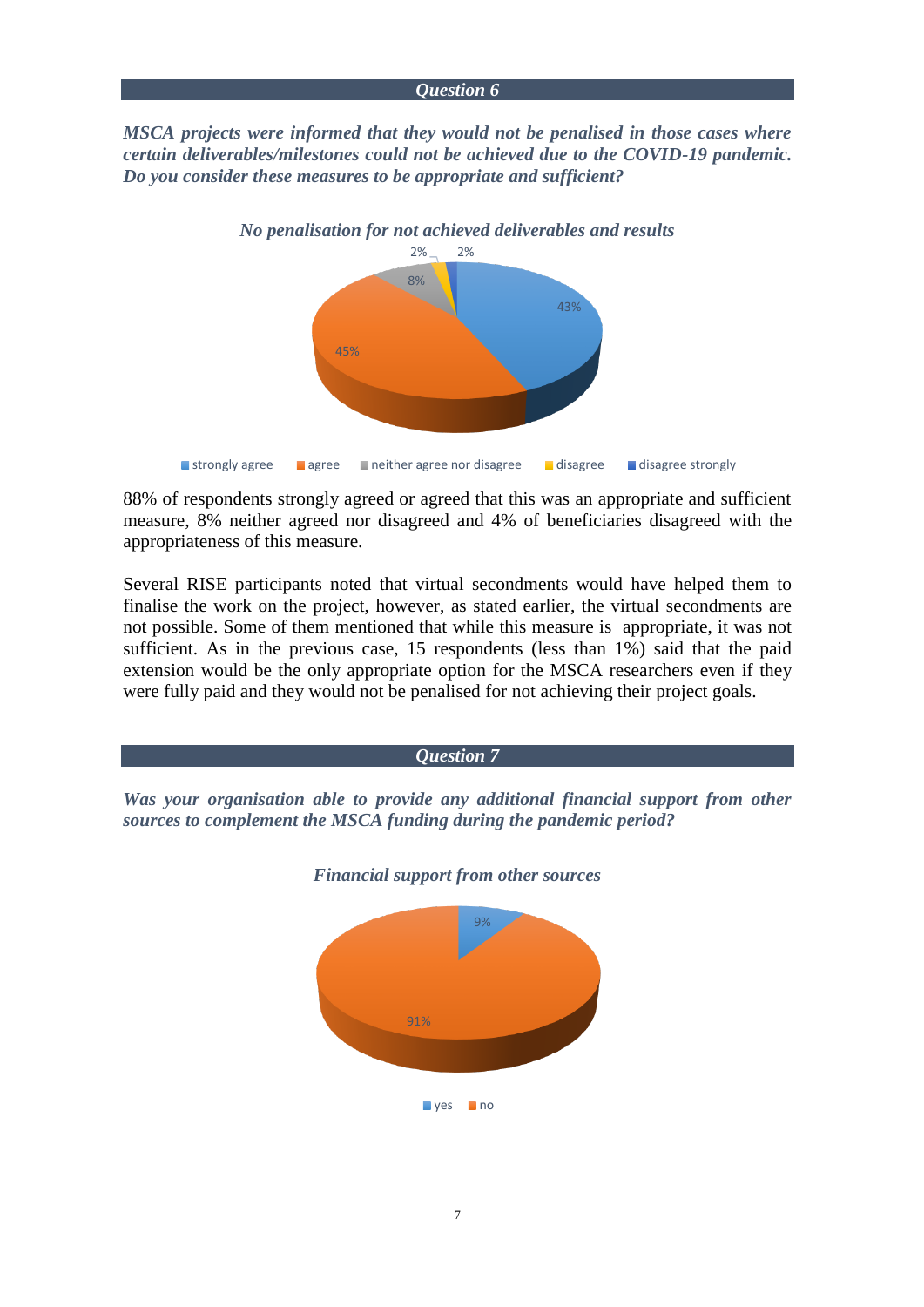91% of all respondents were not able to provide any additional financial support from other resources to their MSCA researchers. 9% beneficiaries responded that they were able to find additional funding for the MSCA fellows to cover different periods of time:



**D**etween 1-3 m **b**etween 4-6 m **b**etween 7-10 m 12 m **b**etween 15-18 m **between 20-24 m** 36 m

Out of 124 cases that provided details regarding the length of the additional financial support (see the above chart), 70 beneficiaries reported that they were able to support the researchers with an additional amount ranging from 1000 Euro and the amount corresponding to the full monthly allowance specified in the Work Programme. The remaining respondents were able to provide much lower amounts that were limited to adhoc payment for internet, travel, food, etc<sup>5</sup>.



ves no neutral

73%

<sup>&</sup>lt;sup>5</sup> The pie chart shows one case supporting researcher from other resources for the entire duration of the fellowship 36 months, regardless the pandemic length.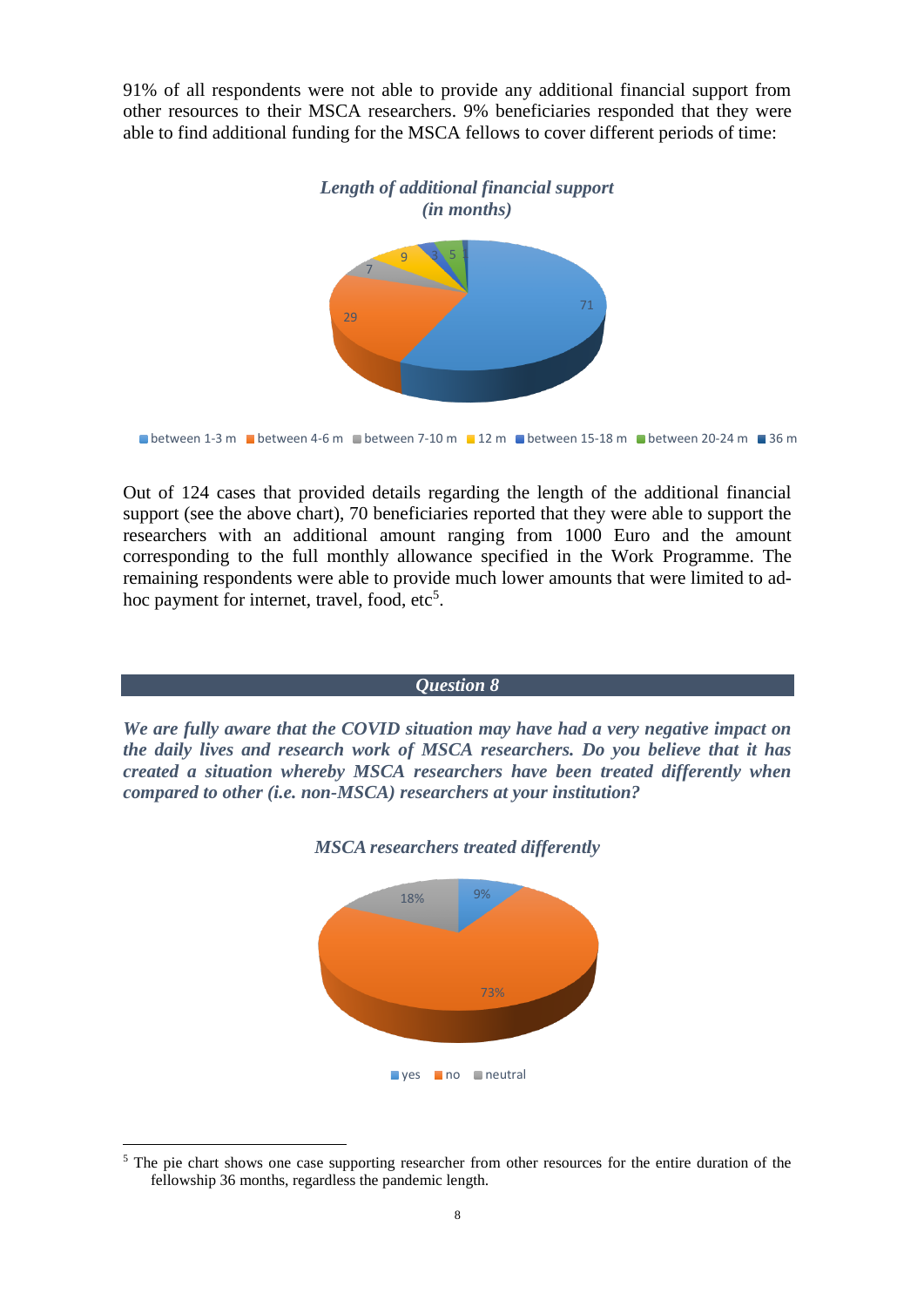73% of the respondents reported that the MSCA researchers were not treated differently during the COVID-19 period compared to other non-MSCA researchers in their institutions.

Only 9% (233 beneficiaries) reported that their MSCA fellows were treated differently (either more or less favourably). Part of these beneficiaries, representing 6% of all the respondents, considered that MSCA researchers were treated less favourably compared to other non-MSCA researcher at their institutions. In several cases, they commented that the difference in treatment was due to local PhD researchers/post-docs being eligible for additional funding from national funding agencies, whereas MSCA researchers were not eligible for this funding. Others noted that MSCA researchers did not have an automatic access to all the institutional facilities while local researchers did. In addition, many commented that the less favourable treatment was due to lack of social contact and feeling of loneliness since MSCA researchers did not have sufficient time to create social connections.

In 26 out of these 233 responses, the beneficiaries stressed that MSCA researchers were treated much more favourably than the local researchers, especially due to the high salary level compared to the local researchers. This was also the case because MSCA researchers have been fully paid while the salary of the local researchers and staff was reduced by up to 30%. In addition, MSCA researchers had other advantages such as paid absences for up to 30 days.

### *Conclusion*

Overall, the findings in the questionnaire demonstrate **very positive outcomes**. The vast majority of responses suggest that the **proposed flexibility measures were correct, appropriate and effective**, and the respondents were mostly able to make use of these measures under the current restrictions and constraints.

The fact that the **MSCA researchers** in COFUND, ITN and IF could be **fully paid** even if they could not work in the host institution premises was considered as a **very positive measure by the majority** of the beneficiaries.

**The great majority** of respondents considered **the extended flexibility in terms of the project deliverables, milestones and reports** as **very appropriate**.

**While most beneficiaries were not able to find additional financial** resources to support the MSCA fellows beyond their fellowship duration, a **small proportion of beneficiaries were able to offer the MSCA researchers additional financial support**, even though in most cases it was for a very short period or small financial contribution.

**Most of the respondents believe that the MSCA researchers were treated the same** as their local researchers. A very small proportion noted that MSCA researchers were treated less favourably, due to fewer possibilities to access additional national funding, to access some special institutional premises or due to the loneliness during the lockdown.

**In terms of communication**, the respondents pointed to some weaknesses and indicated that there is room for improvement from the side of REA, NCPs and the coordinators. To address these weaknesses, **REA project officers will increase the communication with their coordinators** and **monitor that the communication between the coordinators, beneficiaries and researchers** is more effective. In addition, **REA's online**